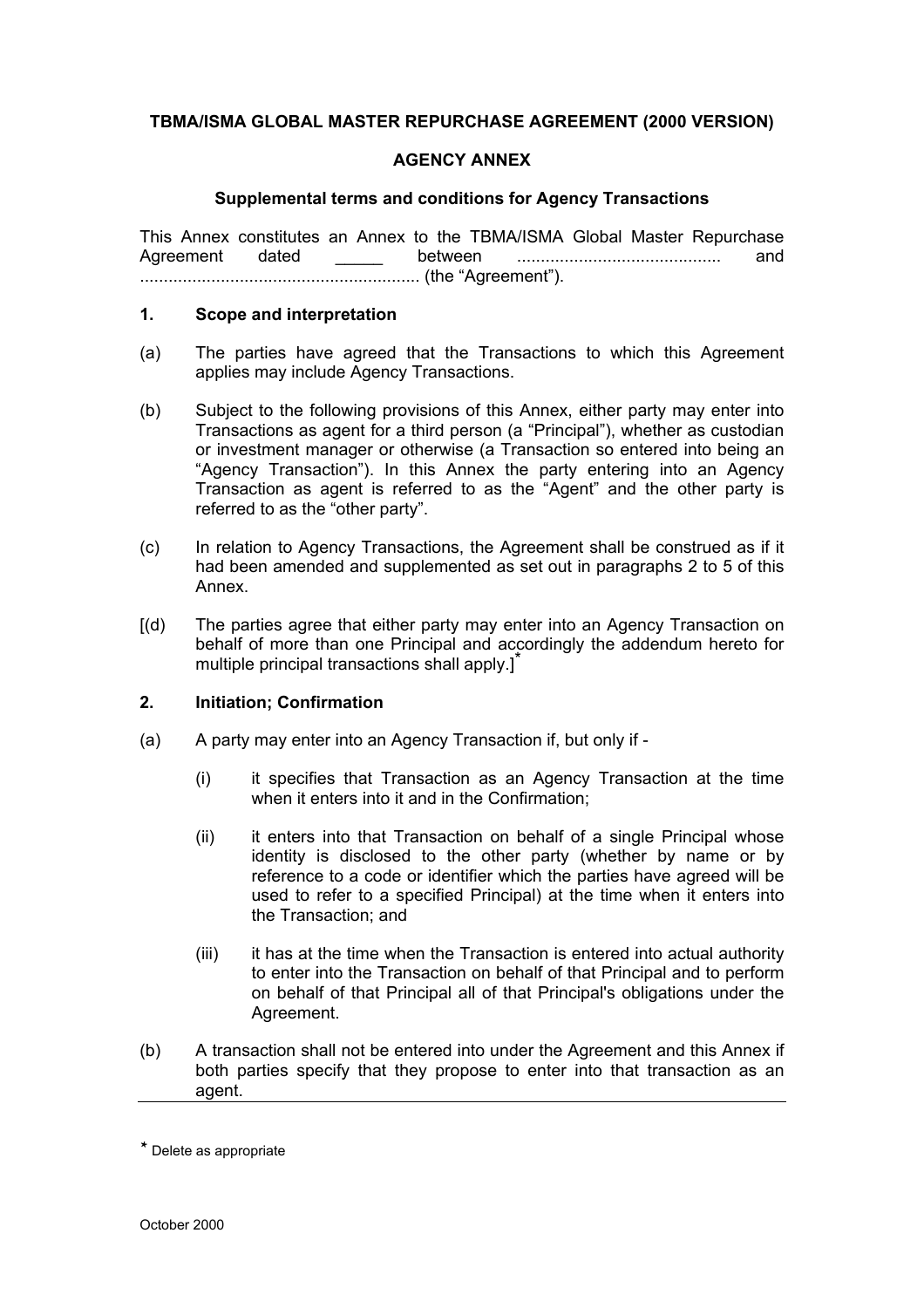### **3. Notification**

Each party undertakes that, if it enters as agent into an Agency Transaction, forthwith upon becoming aware -

- (i) of any event which constitutes an Event of Default with respect to the relevant Principal; or
- (ii) of any breach of any of the warranties given in paragraph 5(c) below or of any event or circumstance which has the result that any such warranty would be untrue if repeated by reference to the current facts;

it will inform the other party of that fact and will, if so required by the other party, furnish the other party with such additional information as the other party may reasonably request.

#### **4. Separate agreement**

- (a) Each Agency Transaction shall be a transaction between the relevant Principal and the other party and no person other than the relevant Principal and the other party shall be a party to or have any rights or obligations under an Agency Transaction. Without limiting the foregoing, the Agent shall not be liable as principal for the performance of an Agency Transaction, but this is without prejudice to any liability of the Agent under any other provision of this Annex.
- (b) All the provisions of the Agreement shall apply separately as between the other party and each Principal for whom the Agent has entered into an Agency Transaction or Agency Transactions as if each such Principal were a party to a separate agreement with the other party in all respects identical with the Agreement as supplemented by the provisions of this Annex other than this paragraph, but with the following additions and modifications -
	- (i) if there occurs in relation to the Agent an Event of Default or an event which would constitute an Event of Default if the other party served a Default Notice or other written notice under any sub-paragraph of paragraph 10 of the Agreement, the other party shall be entitled by giving written notice to the Principal (which notice shall be validly given if given to the Agent in accordance with paragraph 14 of the Agreement) to declare that by reason of that event an Event of Default is to be treated as occurring in relation to the Principal. If the other party gives such a notice then an Event of Default shall be treated as occurring in relation to the Principal at the time when the notice is deemed to be given in accordance with paragraph 14 of the Agreement;
	- (ii) if the Principal is neither incorporated nor has established a place of business in Great Britain, the Principal shall for the purposes of paragraph 17 of the Agreement as so applicable be deemed to have appointed as its agent to receive on its behalf service of process in the Courts of England the Agent, or if the Agent is neither incorporated nor has established a place of business in the United Kingdom, the person appointed by the Agent under paragraph 17 of the Agreement,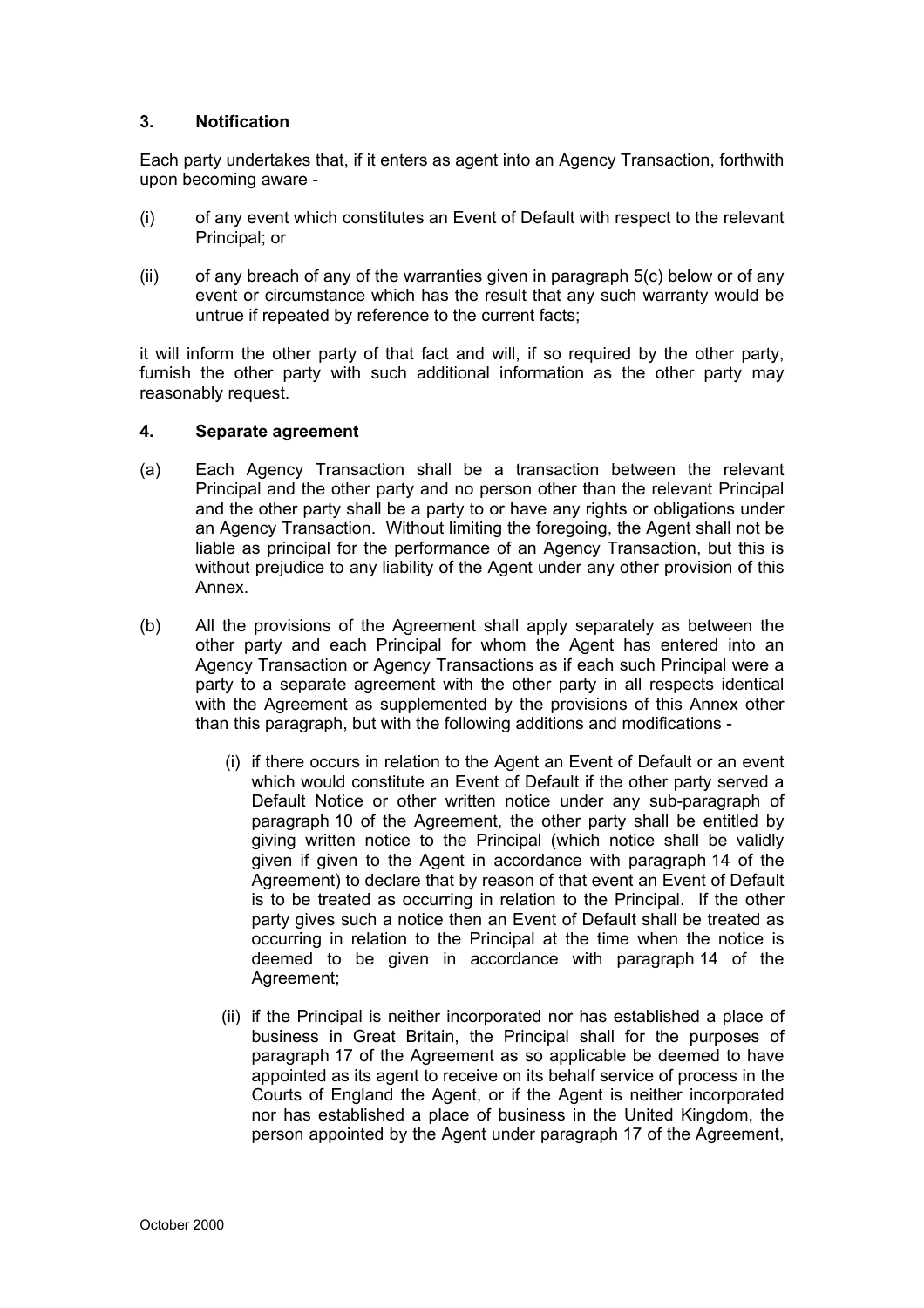or such other person as the Principal may from time to time specify in a written notice given to the other party.

- (c) The Agent shall do all such things and provide the other party with all such information as may be necessary to identify any Transaction Exposure which may arise in respect of any Principal.
- (d) The foregoing provisions do not affect the operation of the Agreement as between the other party and the Agent in respect of any Transactions into which the Agent may enter on its own account as a principal.

### **5. Representations and warranties**

- (a) Paragraph 9(b) of the Agreement shall be deleted and replaced by the following:
	- "(b) it will engage in this Agreement and the Transactions contemplated hereunder as principal or, subject to and in accordance with the terms of the Agency Annex hereto, as agent and the conditions referred to in the Agency Annex hereto will be fulfilled in respect of each Transaction into which it enters as an agent;".
- (b) At the beginning of the last sentence of paragraph 9 of the Agreement there shall be added the words "Subject to the Agency Annex hereto,".
- (c) Each party warrants to the other that it will, on every occasion on which it enters or purports to enter into a transaction as an Agency Transaction, be duly authorised to enter into that transaction on behalf of the person whom it specifies as the Principal in respect of that transaction and to perform on behalf of that person all the obligations of that person under the Agreement.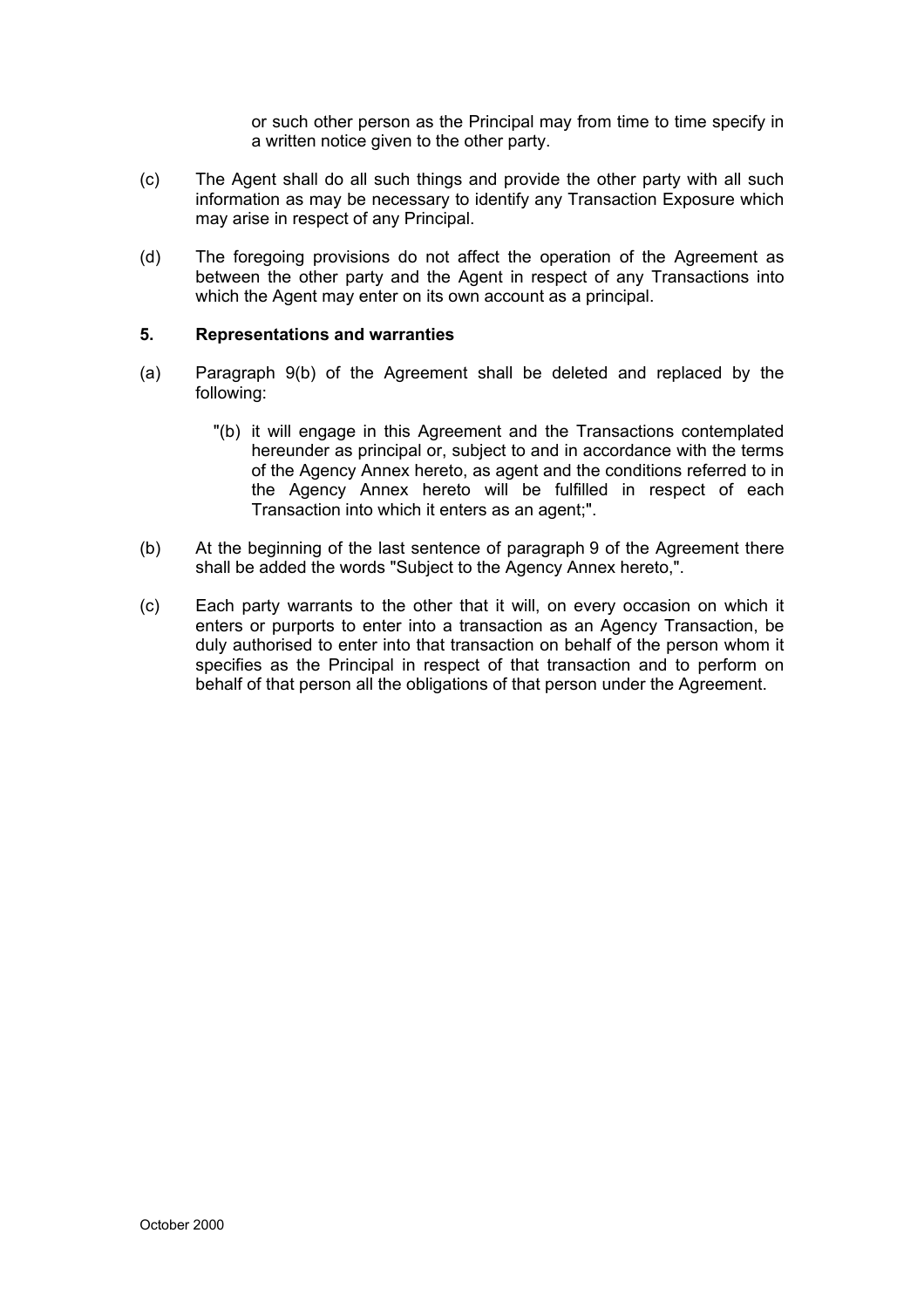# **Addendum to Agency Annex for multiple principal transactions**

### **1. Scope**

This addendum applies where a party wishes to enter into an Agency Transaction on behalf of more than one Principal. The Agency Annex shall apply to such a Transaction subject to the modifications and additional terms and conditions contained in paragraphs 2 to 7 below.

### **2. Interpretation**

- $(a)$  In this addendum  $-$ 
	- (i) a party has a "Net Transaction Exposure" in respect of the other party if the aggregate of all the first party's Transaction Exposures exceeds the aggregate of all the other party's Transaction Exposures; and the amount of the Net Transaction Exposure is the amount of the excess. For this purpose, amounts not denominated in the Base Currency shall be converted into the Base Currency at the Spot Rate prevailing at the relevant time;
	- (ii) "Pooled Principal" has the meaning given in paragraph 6(a) below; and
	- (iii) "Pooled Transaction" has the meaning given in paragraph 6(a) below.

### **3. Modifications to the Agency Annex**

(a) Paragraph 2(a)(ii) of the Agency Annex is deleted and replaced by the following –

"it enters into that Transaction on behalf of one or more Principals and at or before the time when it enters into the Transaction it discloses to the other party the identity and the jurisdiction of incorporation, organisation or establishment of each such Principal (and such disclosure may be made either directly of by reference to a code or identifier which the parties have agreed will be used to refer to a specified Principal);".

(b) Paragraph 2(a)(iii) of the Agency Annex is deleted and replaced by the following –

"it has at the time when the Transaction is entered into actual authority to enter into the Transaction on behalf of each Principal and to perform on behalf of each Principal all of that Principal's obligations under the Agreement".

# **4. Allocation of Agency Transactions**

(a) The Agent undertakes that if, at the time of entering into an Agency Transaction, the Agent has not allocated the Transaction to a Principal, it will allocate the Transaction before the Purchase Date for that Transaction either to a single Principal or to several Principals, each of whom shall be responsible for only that part of the Transaction which has been allocated to it. Promptly following such allocation, the Agent shall notify the other party of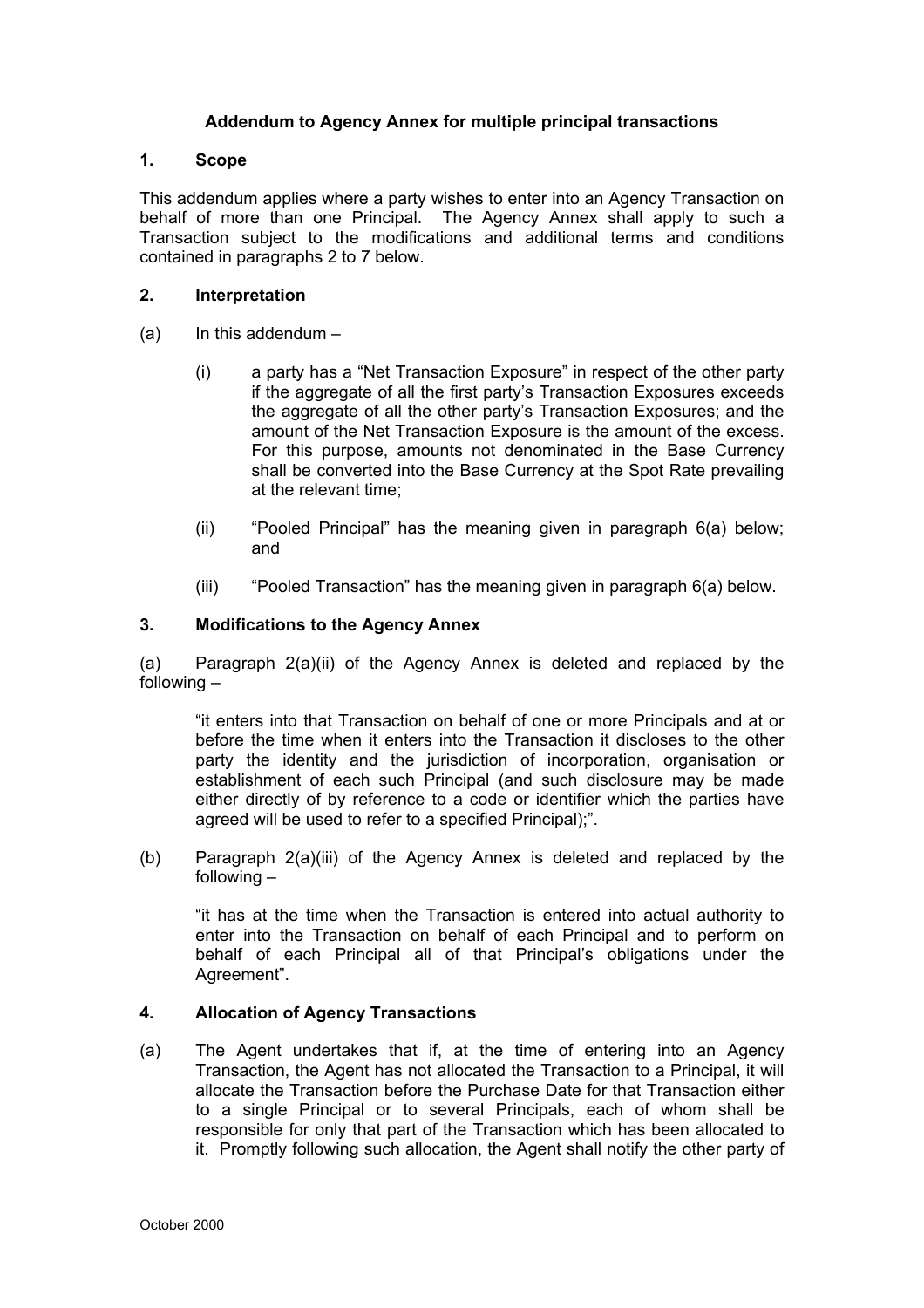the Principal or Principals (whether by name or reference to a code or identifier which the parties have agreed will be used to refer to a specified Principal) to which that Transaction or part of that Transaction has been allocated.

- (b) Upon allocation of a Transaction in accordance with sub-paragraph (a) above or otherwise, with effect from the date on which the Transaction was entered into –
	- (i) where the allocation is to a single Principal, the Transaction shall be deemed to have been entered into between the other party and that Principal; and
	- (ii) where the allocation is to two or more Principals, a separate Transaction shall be deemed to have been entered into between the other party and each such Principal with respect to the appropriate proportion of the Purchased Securities.
- (c) If the Agent shall fail to perform its obligations under sub-paragraph (a) above then for the purposes of assessing any damage suffered by the other party (but for no other purpose) it shall be assumed that, if the Transaction concerned (to the extent not allocated) had been allocated in accordance with that paragraph, all the terms of the Transaction would have been duly performed.

### **5. Allocation of margin**

- (a) Unless the Agent expressly allocates a Margin Transfer before such time, the Agent shall, at the time of making or receiving that Margin Transfer, be deemed to have allocated any Margin Transfer in accordance with paragraph 6(c) below.
- (b) (i) If the Agent has made a Margin Transfer on behalf of more than one Pooled Principal, that Margin Transfer shall be allocated in proportion to the other party's Net Transaction Exposure in respect of each Pooled Principal at the Agent's close of business on the Business Day before the Margin Transfer is made; and
	- (ii) if the Agent has received a Margin Transfer on behalf of more than one Pooled Principal, that Margin Transfer shall be allocated in proportion to each Pooled Principal's Net Transaction Exposure in respect of the other party at the Agent's close of business on the Business Day before the Margin Transfer is made.
- (c) Sub-paragraphs (a) and (b) shall not apply in respect of any Margin Transfer which is effected or deemed to have been effected under paragraph 6(c) below.

## **6. Pooled Principals: rebalancing of margin**

(a) Where the Agent acts on behalf of more than one Principal, the parties may agree that, as regards [all (but not some only)] outstanding Transactions with those Principals, or with such of those Principals as they may agree ("Pooled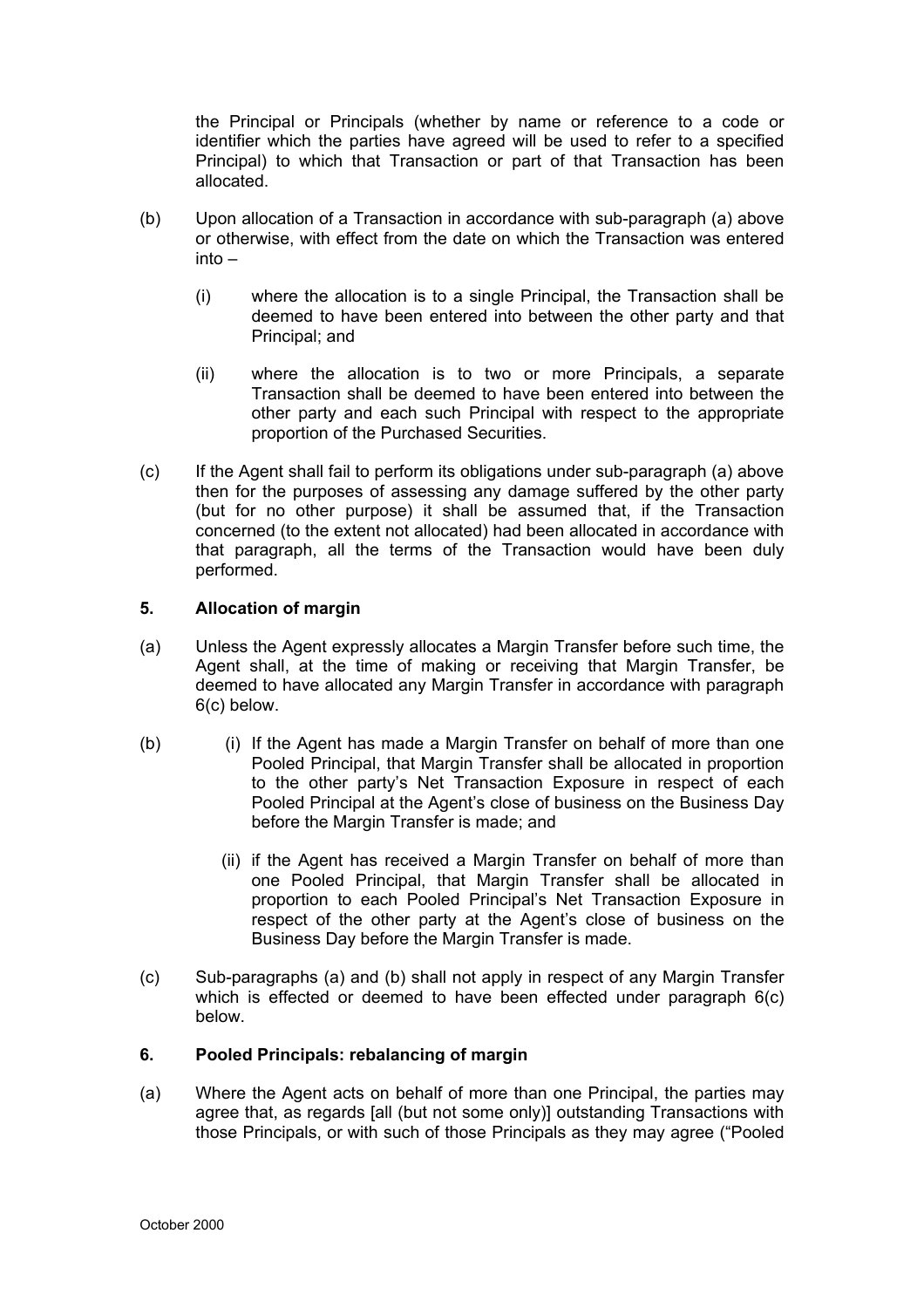Principals", such Transactions being "Pooled Transactions"), any Margin Transfers are to be made on an aggregate net basis.

- (b) Sub-paragraphs (c) to (e) below shall have effect for the purpose of ensuring that Margin is, so far as is practicable, transferred and held uniformly, as between the respective Pooled Principals, in respect of all Pooled Transactions for the time being outstanding under the Agreement.
- (c) At or as soon as practicable after the Agent's close of business on each Business Day on which Pooled Transactions are outstanding (or at such other times as the parties may from time to time agree) there shall be effected such Margin Transfers as shall ensure that immediately thereafter –
	- (i) in respect of all Pooled Principals which have a Net Transaction Exposure to the other party, the amount of Cash Margin then repayable, and the amount of Equivalent Margin Securities of each description then deliverable, by each such Pooled Principal is equal to such proportion of the aggregate amount of Cash Margin repayable. or the aggregate amount of such Equivalent Margin Securities deliverable, by all such Pooled Principals as corresponds to the proportion which the Net Transaction Exposure of the relevant Pooled Principal bears to the aggregate of the Net Transaction Exposures of all Pooled Principals to the other party; and
	- (ii) in respect of all Pooled Principals to which the other party has a Net Transaction Exposure, the aggregate amount of Cash Margin then repayable, and the aggregate amount of Equivalent Margin Securities of each description then deliverable, to each such Pooled Principal is equal to such proportion of the aggregate amount of Cash Margin repayable, or the aggregate amount of such Equivalent Margin Securities deliverable, to all such Pooled Principals as corresponds to the proportion which the Net Transaction Exposure of the other party to the relevant Pooled Principal bears to the aggregate of the Net Transaction Exposures of the other party to all Pooled Principals.
- (d) Margin Transfers effected under sub-paragraph (c) shall be effected (and if not so effected shall be deemed to have been so effected) by appropriations made by the Agent and shall be reflected by entries in accounting and other records maintained by the Agent. Accordingly, it shall not be necessary for payments of cash or deliveries of Securities to be made through any settlement system for the purpose of such Margin Transfers. Without limiting the generality of the foregoing, the Agent is hereby authorised and instructed by the other party to do all such things on behalf of the other party as may be necessary or expedient to effect and record the receipt on behalf of the other party of cash and Securities from, and the delivery on behalf of the other party of cash and Securities to, Pooled Principals in the course or for the purposes of any Margin Transfer effected under that sub-paragraph.
- (e) Promptly following the Margin Transfers effected under sub-paragraph (c) above at the close of business on any Business Day, the Agent shall prepare a statement showing in respect of each Pooled Principal the amount of Cash Margin which has been paid, and the amount of Margin Securities and Equivalent Margin Securities of each description which have been